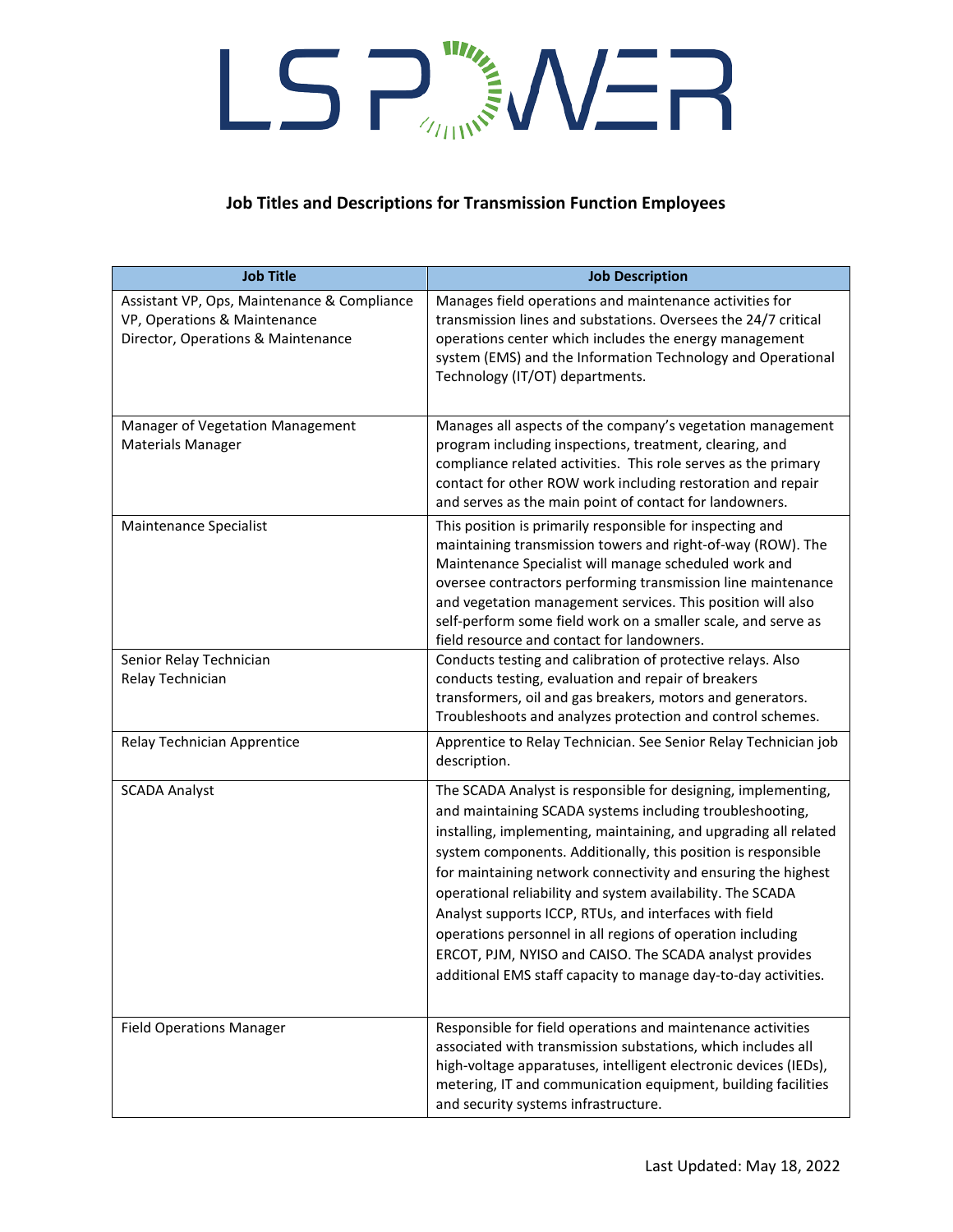| <b>Job Title</b>                                                                       | <b>Job Description</b>                                                                                                                                                                                                                                                                                                                                                                                                                                                                                                                                                                                                                                                                                                                                                                                                          |
|----------------------------------------------------------------------------------------|---------------------------------------------------------------------------------------------------------------------------------------------------------------------------------------------------------------------------------------------------------------------------------------------------------------------------------------------------------------------------------------------------------------------------------------------------------------------------------------------------------------------------------------------------------------------------------------------------------------------------------------------------------------------------------------------------------------------------------------------------------------------------------------------------------------------------------|
| <b>Substation Operator</b>                                                             | Responsible for maintenance activities associated with<br>transmission substations, which include: planning, coordinating<br>and submitting outage requests, coordinating and executing<br>electrical clearances, performing field switching operations,<br>administering lock out and tagging procedures, supervising<br>various craft laborers, performing routine substation and<br>transmission line equipment inspections, maintaining accurate<br>records, assisting with event investigations, and utilizing<br>computerized work management software.                                                                                                                                                                                                                                                                   |
| Senior Transmission Operations Manager<br><b>Transmission Operations Manager</b>       | Responsible for the supervision, training and performance of<br>the System Operators. Oversees the operation and control of<br>assets and ensures that the company's Transmission System<br>Operators adhere to all applicable regulatory compliance<br>standards.                                                                                                                                                                                                                                                                                                                                                                                                                                                                                                                                                              |
| <b>Transmission Operations Engineer</b>                                                | Responsible for the development of plans, specifications,<br>calculations, evaluations, design documents and engineering<br>studies associated with the operational planning, design, post<br>mortem incident analysis, and maintenance of the LSPG<br>transmission system. This role will also develop and maintain<br>EMS system models, coordinate operating models and<br>modeling data with NYISO and neighboring utilities, maintain<br>accurate records of analyses, data, and calculations. In addition,<br>this role will coordinate or perform the necessary load-flow<br>studies and support LSPG operations by performing or<br>coordinating contingency analyses for planned system outages<br>and also provide engineering support to aid Transmission<br>System Operators in responding to emergency situations. |
| Senior Transmission Operations Supervisor<br><b>Transmission Operations Supervisor</b> | This role oversees the operation and control of assets and<br>ensures that LSPG's Transmission System Operators adhere to<br>all applicable New York Independent System Operator<br>("NYISO"), North American Electric Reliability Corporation<br>("NERC"), Federal Energy Regulatory Commission ("FERC"), and<br>Northeast Power Coordinating Council ("NPCC") compliance<br>standards. LSPG's Transmission Operations Supervisor is<br>responsible for supervision, training and performance of the<br>LSPG Transmission System Operator(s). In addition, this<br>position ensures the safety of personnel working on the system<br>and reliability of the system under LSPG Transmission System<br>Operators' control.                                                                                                       |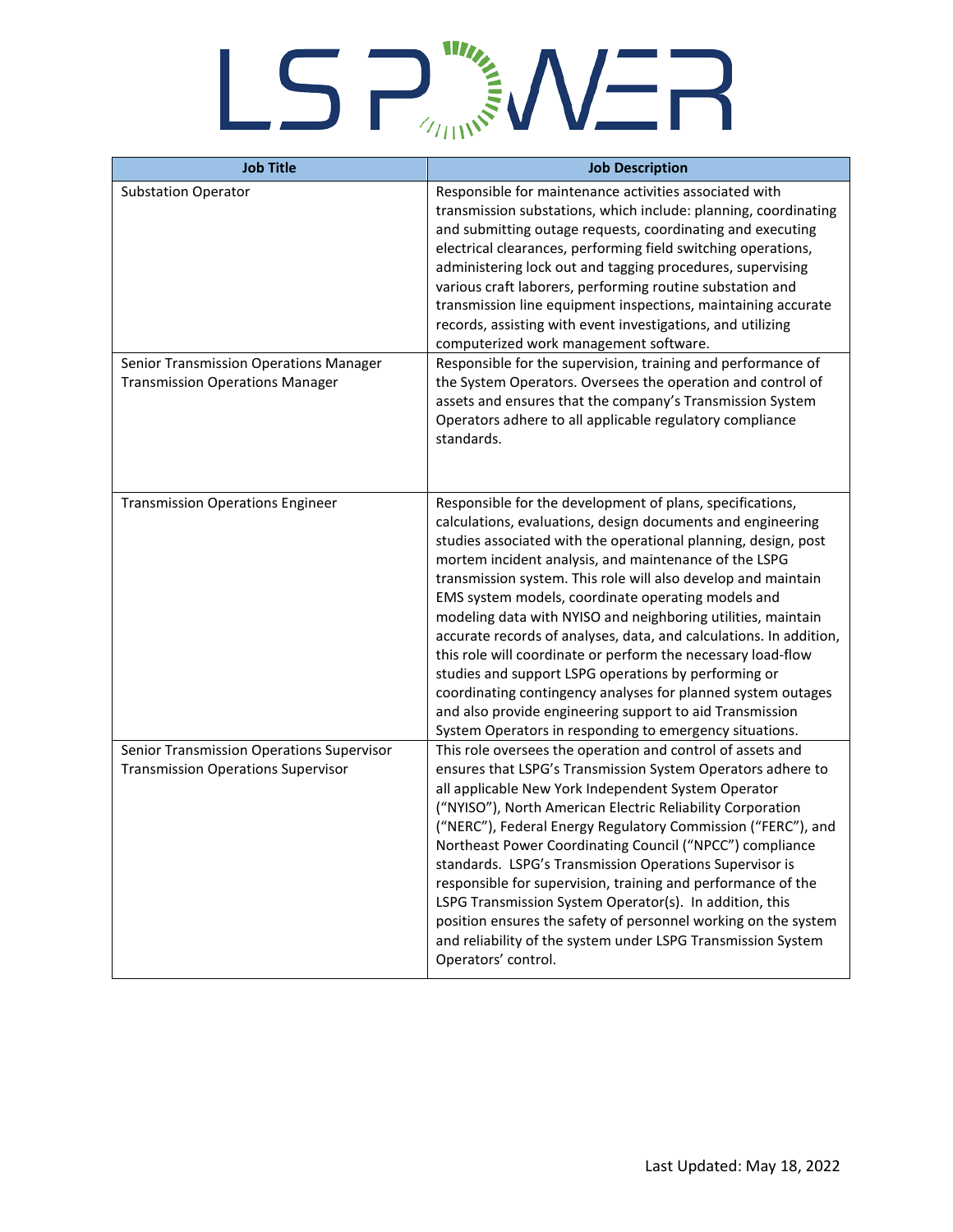| <b>Job Title</b>                                                                                                     | <b>Job Description</b>                                                                                                                                                                                                                                                                                                                                                                                                                                                                                                                                                                                                                                                                                                                                               |
|----------------------------------------------------------------------------------------------------------------------|----------------------------------------------------------------------------------------------------------------------------------------------------------------------------------------------------------------------------------------------------------------------------------------------------------------------------------------------------------------------------------------------------------------------------------------------------------------------------------------------------------------------------------------------------------------------------------------------------------------------------------------------------------------------------------------------------------------------------------------------------------------------|
| Senior Operations Engineer<br><b>Operations Engineer</b>                                                             | Responsible for real time planning and system simulation.<br>Maintenance of SCADA systems and equipment will also be a key<br>responsibility. This position is also responsible for developing<br>programs, policies, and procedures to ensure compliance with<br>transmission operating reliability requirements, completing<br>analytical studies and assessments, interpreting and advising<br>transmission operations personnel of transmission system and<br>network issues, training transmission operations personnel to<br>ensure compliance with NYISO, NPCC, NERC, FERC and PSC along<br>with providing regulatory audit support.                                                                                                                          |
| Sr. Transmission Systems Operator<br><b>Transmission Systems Operator</b><br>Associate Transmission Systems Operator | Monitors, operates, and controls the CTT transmission system<br>through a central operations center. Specific responsibilities<br>include: monitoring, analyzing, and responding to electric<br>system conditions; controlling electric transmission facilities in<br>accordance with applicable standards; providing work direction<br>to field personnel and coordinating with neighboring entities;<br>monitoring and controlling voltage levels and power flows on<br>the transmission system to maintain reliability; analyzing<br>system operating conditions, interpreting system data, and<br>taking appropriate corrective actions; implementing and<br>ensuring adherence to safety standards during high-voltage<br>switching and maintenance operations. |
| <b>Transmission System Operator Trainee</b>                                                                          | Works with the Transmission Systems Operators on monitoring,<br>operating, and controlling the CTT transmission system through<br>a central operations center. Working towards achieving<br>certification as a NERC System Operator with Transmission<br>Operator certificate.                                                                                                                                                                                                                                                                                                                                                                                                                                                                                       |